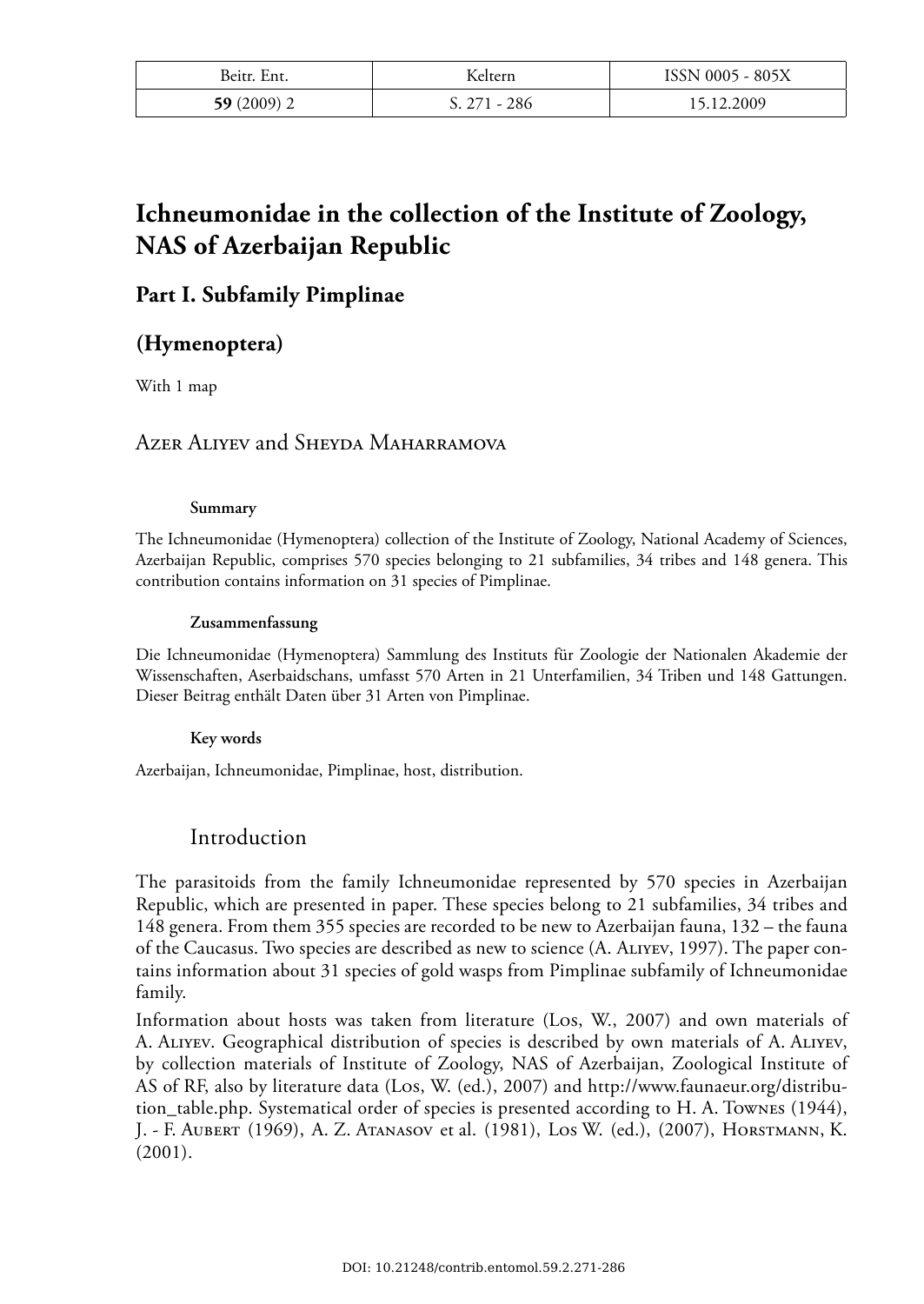

Map of Azerbaijan: O – districts;  $\triangle$  – material collection sites.

## Subfamily Pimplinae WESMAEL, 1845

## Genus *Exeristes* FORSTER, 1869

## *Exeristes roborator* **(FABRICIUS, 1793)**

#### **Material:**

dist.Quba, 05.VII.1961, motley grass,  $1 \sigma$ , leg.Aliyev; dist.Quba, 16.VII.1961, motley grass,  $2 \sigma \sigma$ , leg.Aliyev; dist.Masally, 06.VI.1965, on mustard, 1 º, leg.Abdinbekova; dist.Saatly, 23.VI.1969, 1 º, leg.Humbetov; dist.Khanlar, 15.V.1974, forest, 2 º º, leg.Aliyev.

## **Hosts:**

*Cryptorhynchus lapathi* L., *Larinus sturnus* SCHAL., *L. cynarae* F., *L. scolymi* OL., *Lixus cardui*  OL., *Pissodes harcyniae* HERB. (Curculionidae), *Pyropteron affine* STGR., *Synanthedon formicaeformis* ESP., *S. myopaeformis* BKH., *S. spheciformis* DEN. et SCHIFF. (Sessidae), *Pseudococcyx turionella* L., *Rhyacionia buoliana* DEN. et SCHIFF., *Retinia resinella* L. (Tortricidae); *Exoteleia dodecella* L. (Gelechidae), *Homoeosoma nebulella* DEN. & SCHIFF., *Myelois circumvoluta* FOURC., *Ostrinia nubilalis* HB. (Pyralidae). Hyperparasite of *Gregopimpla malacosomae* SEY. (Ichneumonidae).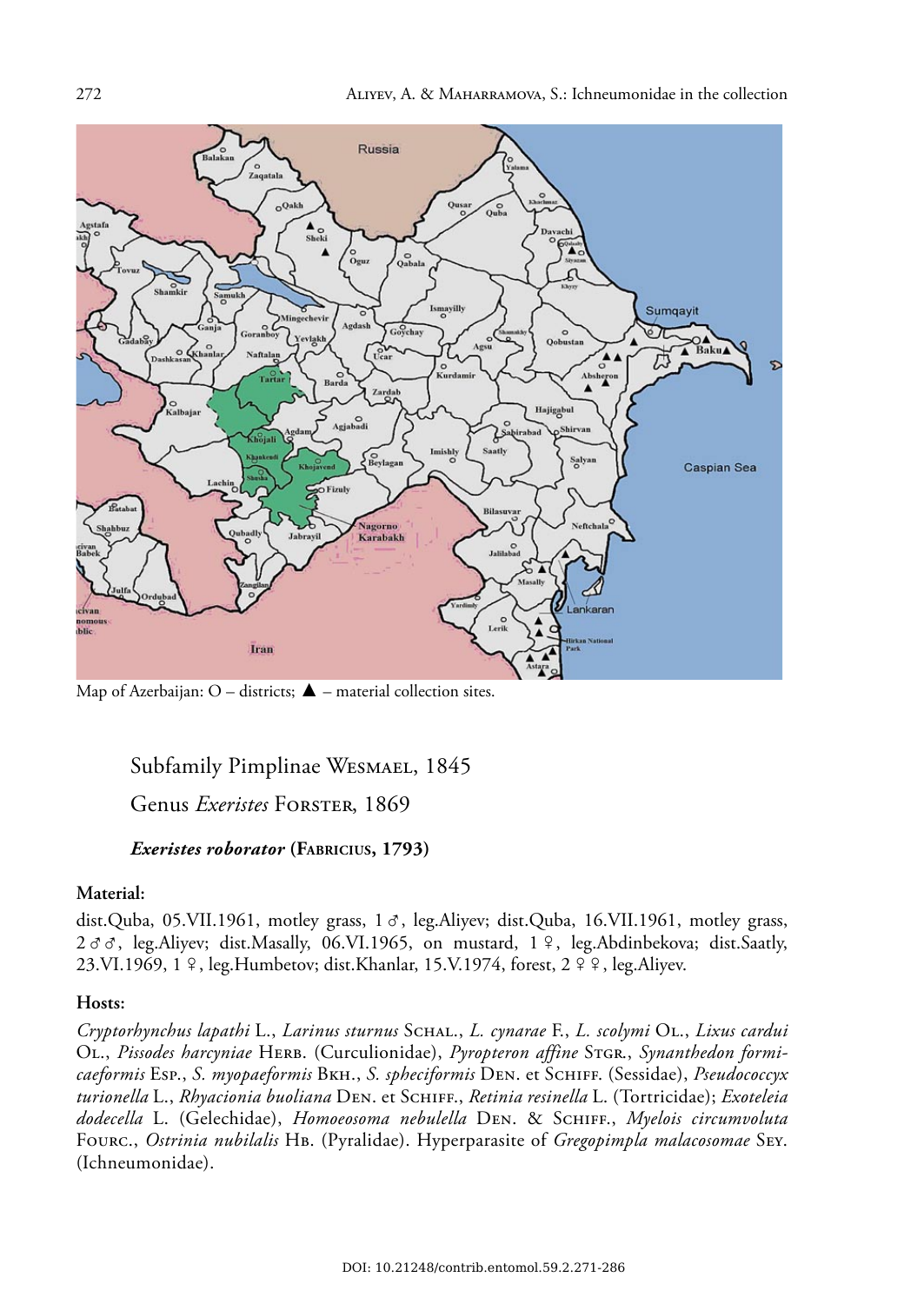#### **Distribution:**

Albania, Austria, North Africa, Belgium, Bulgaria, Canary Is., Corsica, Cyprus, Czech Republic, Finland, French mainland, Germany, Greek mainland, Georgia, Hungary, Italia, Israel, Iran, Iraq, Latvia, Norwegia, The Netherlands, Poland, Romania, Russia, Sardinia, Sicily, Slovakia, Spanish mainland, Turkey, Yugoslavia.

## Genus *Liotryphon* ASHMEAD, 1900

## *Liotryphon caudatus* **RATZEBURG, 1848**

#### **Material:**

Nakhichevan AR, dist.Ordubad, 02.VI.1969, 1 º, leg.Mamedov; Nakhichevan AR, dist.Batabat, 02. VII. 1980, motley grass,  $1 \nvert 9$ , leg. Aliyev.

#### **Hosts:**

*Cydia pomonella* L. (Tortricidae), *Biorhiza pallida* OL. (Cynipidae).

## **Distribution:**

Austria, Britain I., Bulgaria, Cyprus, Czech Republic, French mainland, Germany, Georgia, Hungary, Italian mainland Israel, Iran, Iraq, Lebanon, Republic of Moldova, Norwegian mainland, The Netherlands, Poland, Romania, Russia Central, Slovakia, Sweden, Switzerland, Syria, Turkey, Yugoslavia.

Genus *Endomopoda* HELLÉN, 1939 (= *Scambus* HARTIG, 1838)

## *Endromopoda arundinator* **(FABRICIUS, 1804)**

*= Scambus arundinator* (FABRICIUS, 1804)

#### **Material:**

dist.Quba, 24.V.1973, motley grass,  $1 \n9$ ,  $2 \n9 \n9$ , leg.Aliyev.

#### **Hosts:**

*Lipara lucens* MG., *Platycephala* sp. (Chloropidae).

#### **Distribution:**

Austria, North Africa, Arabian Peninsula, Belgium, Britain I., Bulgaria, Corsica, Czech Republic, Finland, French mainland, Germany, Georgia, Hungary, Italian mainland, Israel, Iran, Iraq, Latvia, Lithuania, Republic of Moldova, Norwegian mainland, Poland, Romania, Russia, Sardinia, Slovakia, Spanish mainland, Syria, Sweden, The Netherlands, Turkey, Yugoslavia.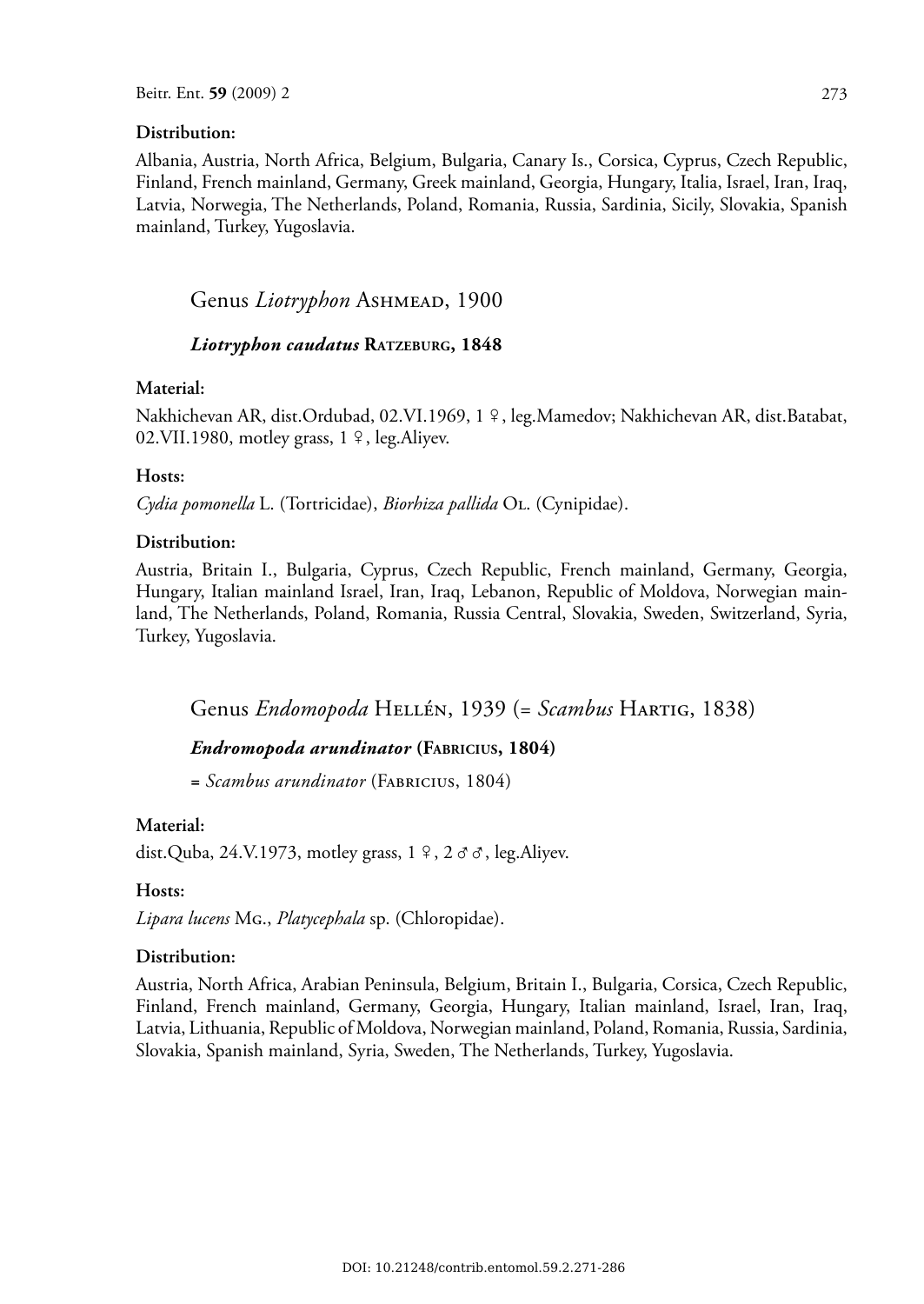## *Endromopoda detrita* **(HOLMGREN, 1860)**

*= Scambus detritus* (HOLMGREN, 1860)

## **Material:**

dist.Quba, 15.VII.1962, motley grass,  $1 \nvert 9$ , leg.Aliyev; dist.Qusar, 15.VII.1962, motley grass,  $1 \n9$ , leg.Aliyev; dist.Lankaran, 18.IX.1972, motley grass,  $1 \n9$ , leg.Aliyev.

## **Hosts:**

*Anthonomus pomorum* L. (Curculionidae), *Synanthedon formicaeformis* ESP. (Sessidae), *Hedya nubiferana* HW., *Lobesia botrana* DEN. et SCHIFF., *Rhyacionia buoliana* DEN. et SCHIFF., *Eupoecilia ambiguella* HB. (Tortricidae), *Argyresthia laevigatella* HEYD., (*Yponomeutidae*), *Chilo phragmitella* HB. (Pyralidae), *Lipara lucens* MG. (Chloropidae), *Cephus pygmeus* L. (Cephidae), *Andricus lignicolus* HTG. (Cynipidae).

## **Distribution:**

Austria, Arabian peninsula, North Africa, Belgium, Britain I., Bulgaria, Corsica, Czech Republic, Danish mainland, Faroe Is., Finland, French mainland, Germany, Georgia, Hungary, Italian mainland, Iran, Iraq, Israel, Latvia, Lithuania, Lebanon, Republic of Moldova, The Netherlands, Norwegian mainland, Poland, Portuguese mainland, Romania, Russia, Slovakia, Spanish mainland, Syria, Sweden, Switzerland, Sinai Peninsula (Egypt), Turkey, Yugoslavia.

## Genus *Scambus* HARTIG 1838

## $Scambus$  *nigricans* THOMSON, 1877

## **Material:**

dist. Lankaran, 13.IX.1971, motley grass,  $1 \nvert 9$ , leg. Aliyev.

## **Hosts:**

*Epiblema scutulana* DEN. et SCHIFF., *Grapholita discretana* WOCKE (Tortricidae), *Depressaria heraclei* RETZ. ([Depressariidae\)](http://www.biolib.cz/en/taxon/id17254/), *Platyptilia nemoralis* ZEL. (Pterophoridae), *Dioryctria abietella* DEN. et SCHIFF. (Pyralidae), *Alsophila aescularia* DEN. et SCHIFF., *Apocheima hispidaria* DEN. et SCHIFF., *Lycia pomonaria* HB., *Phigalia pilosaria* DEN. et SCHIFF. (Geometridae), *Gortyna flavago* DEN. et SCHIFF. (Noctuidae), *Hartigia linearis* SCH. (Cephidae), *Lipara lucens* MG. (Chloropidae).

## **Distribution:**

Austria, Arabian peninsula, North Africa Belgium, Britain I., Bulgaria, Corsica, Czech Republic, Finland, French mainland, Germany, Georgia, Hungary, Italian mainland, Iran, Iraq, Israel, Jordan, Latvia, Lebanon, Republic of Moldova, Norwegian mainland, Poland, Romania, Russia, Sinai Peninsula (Egypt), Slovakia, Spanish mainland, Syria, Sweden, Switzerland, The Netherlands, Turkey, Yugoslavia.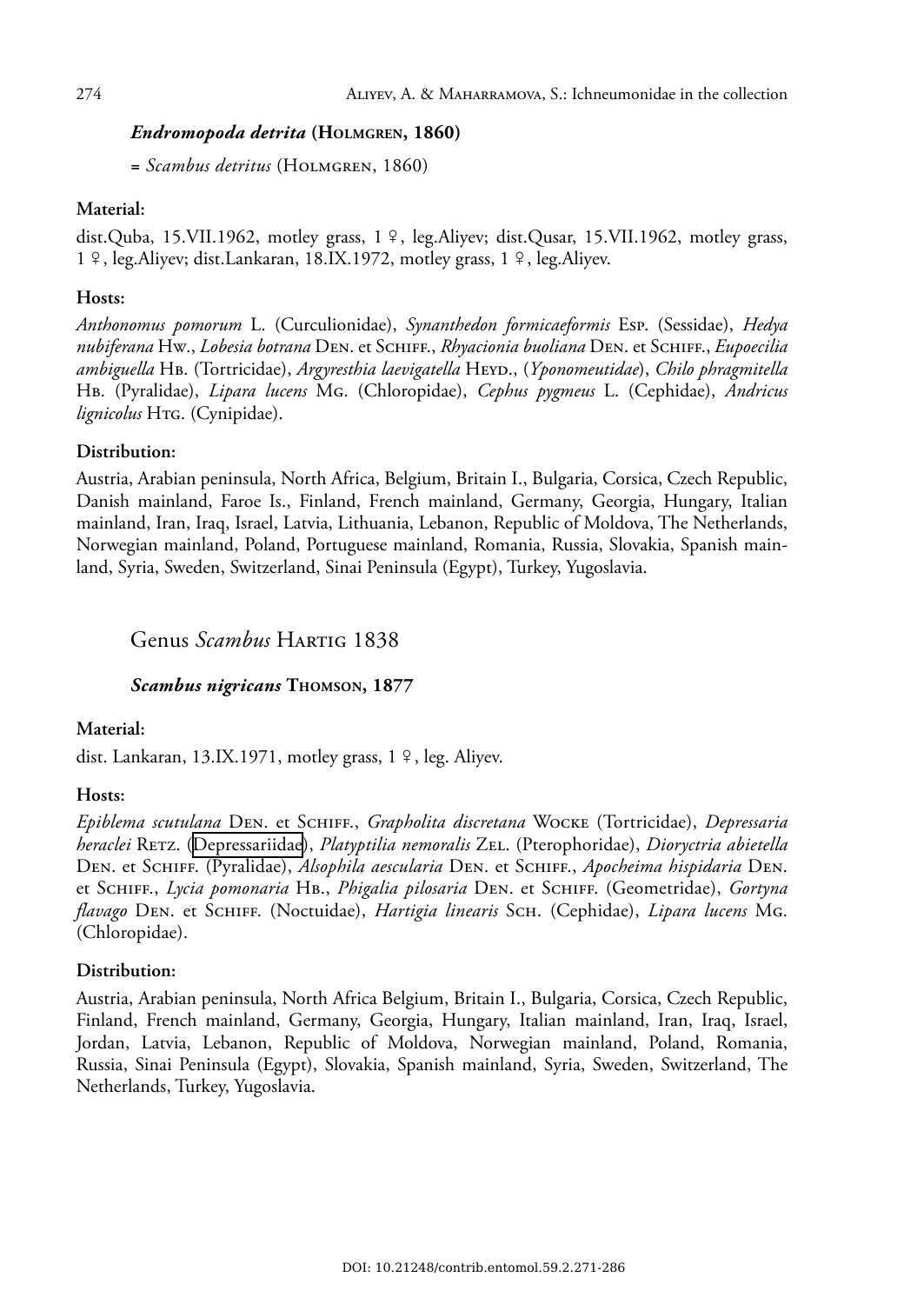#### *Scambus* **sp.**

**Material:**

dist.Quba, 07.IX.1972, 1 º, leg. Mirzezadeh.

## Genus *Ephialtes* GRAVENHORST, 1829

#### *Ephialtes manifestator* **(LINNAEUS, 1758)**

#### **Material:**

Nakhichevan AR, dist.Shahbuz, 31.X.1967, 3 º º, leg.Mamedov; dist.Shusha, 05.X.1972, fruit garden on motley grass, 1 º, leg.Aliyev; Nakhichevan AR, dist.Shahbuz, 02.VII.1980, motley grass,  $1 \n9$ , leg. Aliyev.

#### **Hosts:**

*Cerambyx cerdo* L., *Pogonocherus hispidus* L., *Saperda populnea* L. (Cerambycidae), *Pissodes castaneus*  DE GEER (Curculionidae), *Synanthedon myopaeformis* BORKH. (Sesiidae).

#### **Distribution:**

Arabian Peninsula, Austria, Belarus, Belgium, Britain I., Bulgaria, Corsica, Czech Republic, Danish mainland, Estonia, Finland, French mainland, Georgia, Germany, Hungary, Iran, Iraq, Israel, Italian mainland, Jordan, Latvia, Lithuania, Lebanon, The Netherlands, Norwegian mainland, Poland, Romania, Russia, Sardinia, Sinai Peninsula (Egypt), Spanish mainland, Syria, Sweden, Switzerland, Turkey, Yugoslavia.

Genus *Dolichomitus* SMITH, 1877

#### *Dolichomitus tuberculatus* **(GEOFROY in FOURCROY, 1785)**

#### **Material:**

dist.Ganja, 29.VII.1933, 1 º, leg.Vinovckiy.

#### **Hosts:**

*Ptosima undecimmaculata* HERBST. (Buprestidae), *Acanthocinus aedilis* L., *Aromia moschata* L., *Callidium aeneum* DE GEER, *Cerambyx cerdo* L., *Monochamus galloprovincialis* OL., *M. scutellatus* SAY, *M. sutor* L., *Oplosia cinerea* MUL., *Plagionotus detritus* L., *Rhagium inquisitor* L., *R. mordax* DEGEER, *Saperda populnea* L., *Semanotus undatus* L. (Cerambycidae), *Cryptorhynchus lapathi* L., *Hylobius abietis* L., *Pissodes castaneus* DE GEER, (Curculionidae), *Synanthedon spheciformis* DEN. & SCHIFF., *S. vespiformis* L. (Sesiidae), *Yponomeuta cagnagella* HB. (Yponomeutidae), *Lymantria monacha* L. (Lymantriidae).

#### **Distribution:**

Austria, Belgium, Britain I., Bulgaria, Czech Republic, Finland, French mainland, Germany, Hungary, Italian mainland, Latvia, Lithuania, Norwegian mainland, Poland, Romania, Russia Central, Slovakia, Spanish mainland, Sweden, Switzerland, The Netherlands, Yugoslavia.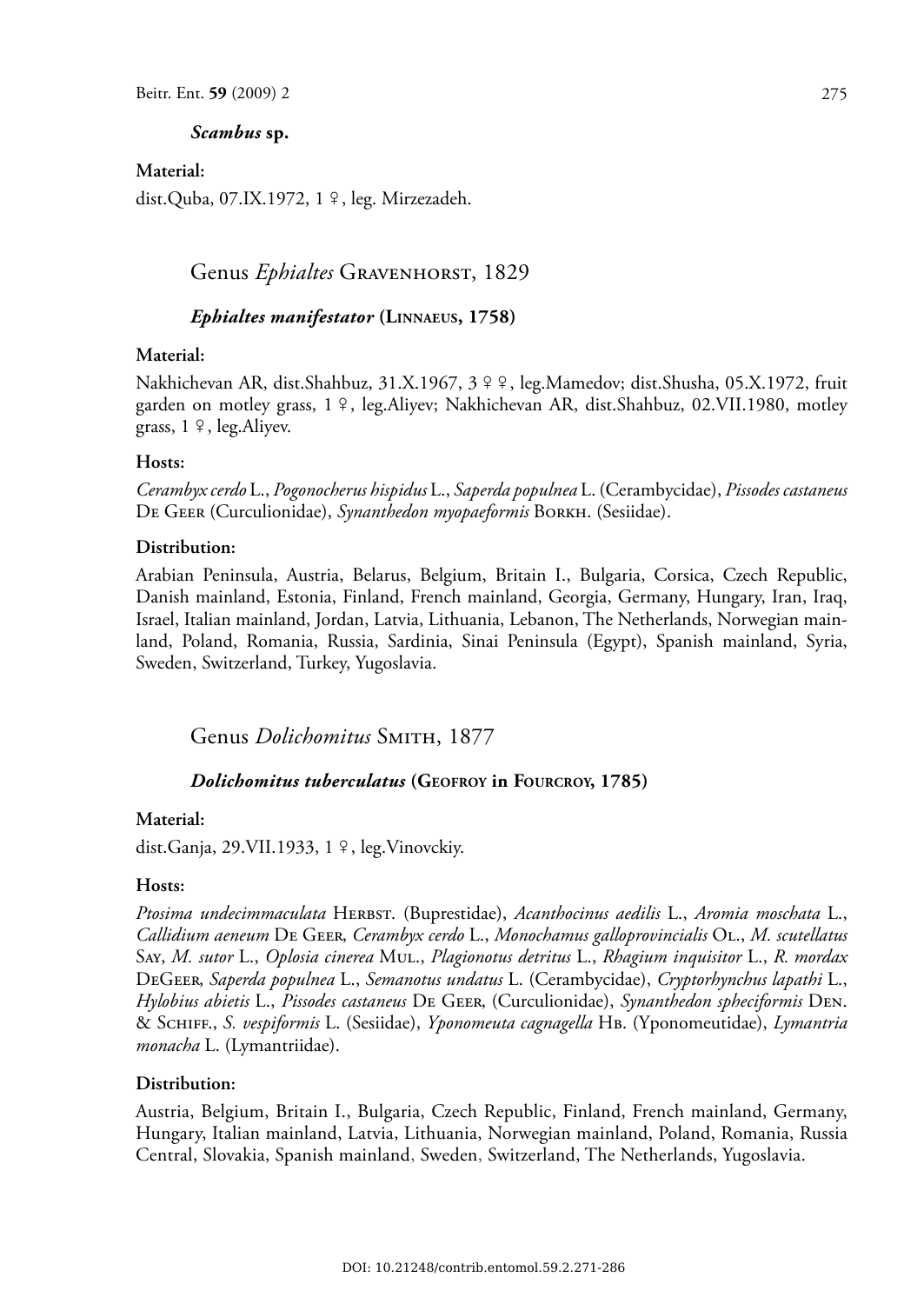## *Dolichomitus messor* **(GRAVENHORST, 1829)**

### **Material:**

dist.Khanlar, 15.V.1974, 1 º, leg.Aliyev.

## **Hosts:**

*Aromia moschata* L., *Acanthocinus carinulatus* GEBLER, *Lamia textor* L., *Saperda carcharias* L., *S. populnea* L. (Cerambycidae), *Aphomia sociella* L., *Galleria mellonella* L. (Pyralidae), *Pristiphora laricis* HRT. (Tenthredinidae).

## **Distribution:**

Arabian peninsula, Austria, Britain I., Bulgaria, Czech Republic, European Turkey, Finland, French mainland, Georgia, Germany, Hungary, Iran, Iraq, Israel, Italian mainland, Jordan, Lebanon, Latvia, The Netherlands, Poland, Romania, Russia, Sinai Peninsula (Egypt), Syria, Sweden, Switzerland, Turkey, Yugoslavia.

## $Dolichomitus$  *dux* (TSCHEK 1868)

## **Material:**

dist.Kalbajar, 17.IX.1974, forest, 1 º, leg.Aliyev.

## **Hosts:**

*Rhagium inquisitor* L. (Cerambycidae).

## **Distribution:**

Austria, Bulgaria, Czech Republic, Finland, French mainland, Germany, Hungary, Poland, Romania, Russia, Spanish mainland, Sweden, Switzerland, The Netherlands, Yugoslavia.

## *Dolichomitus* **sp.**

## **Material:**

dist.Kalbajar, 17.IX.1974, forest, on *Juglans* sp., 1  $\sigma$ , leg.Aliyev; Nakhichevan AR, c.Nakhichevan, 12.IV.1970, forest, on *Juglans* sp.,  $1 \circ$ , leg.Aliyev.

## Genus *Gregopimpla* MOMOI 1965

## *Gregopimpla inquisitor* **(SCOPOLI, 1763)**

#### **Material:**

dist.Mirbashir (now Tartar), 25.V.1961, motley grass,  $1 \nvert 9$ , leg.Aliyev; dist.Qusar, 25.V.1968, forest, motley grass,  $1 \nvert 2$ , leg.Aliyev; dist.Astara, 20.V.1972, motley grass,  $1 \nvert 3$ , leg.Aliyev; dist. Lankaran, 18.IX.1972, motley grass,  $1 \n9$ , 1  $\sigma$ , leg. Aliyev.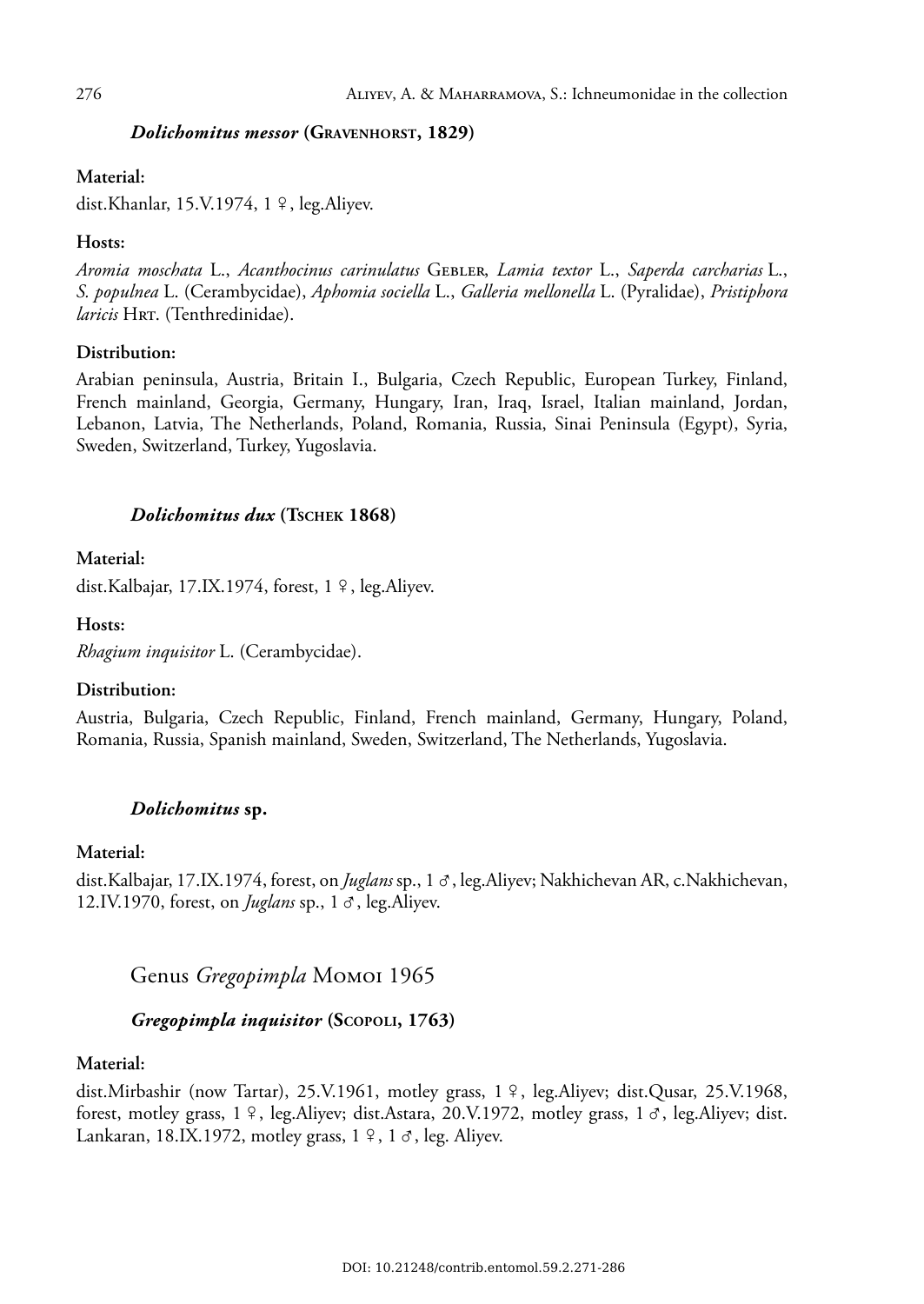#### **Hosts:**

*Anobium punctatum* DE GEER (Anobiidae), *Anthonomus pomorum* L., *Apoderus coryli* L., *Byctiscus betulae* L. (Curculionidae), *Archips rosanus* L., *A. xylosteana* L., *Eana penziana* (THUN.), *Epinotia tetraquetrana* HAW., *Notocelia uddmanniana* L., *N. cynosbatella* L., *Tortrix viridana* L., *Cochylis flaviciliana* **(**WEST.) (Tortricidae), *Yponomeuta cagnagella* **(**HÜB.), *Y. padella* L. (Yponomeutidae), *Dioryctria abietella* **(**DEN. & SCHIFF.), *Ortholepis vacciniella* LIENIG & ZELL., *Myelois cribratella* ZELL., *Oncocera semirubella* **(**SCOP.) (Pyralidae), *Eupithecia veratraria* HER.-SCHÄFF. (Geometridae), *Malacosoma neustrium* L., *Euthrix potatoria* **(**L.), *Dendrolimus pini* L. (Lasiocampidae), *Lymantria monacha* L., *Calliteara pudibunda* L., *Leucoma salicis* L., *Orgyia recens* **(**HÜB.) (Lymantriidae), *Lithosia quadra* (L.) (Arctiidae), *Panolis flammea* (DEN. & SCHIFF.) (Noctuidae), *Janus compressus* FAB. (Cephidae), *Nematus bergmanni* DAHL., *N. viridis* STEPH. (Tenthredinidae).

#### **Distribution:**

Austria, Belarus, Belgium, Britain I., Bulgaria, Czech Republic, Danish mainland, Estonia, Faroe Is., Finland, French mainland, Germany, Hungary, Italian mainland, Latvia, Lithuania, Luxembourg, Republic of Moldova, Poland, Romania, Russia, Sicily.

## Genus *Tromatobia* FöRSTER 1868

#### *Tromatobia variabilis* **(HOLMGREN, 1856)**

#### **Material:**

dist.Masally, 28.VI.1965, on *Brassica* sp., 2 º º, leg.Aliyev; dist.Goranboy, 02.IV.1966, on *Hordeum* sp.,  $1 \text{ } \sigma$ , leg. Aliyev.

#### **Hosts:**

*Araneus* sp. (Araneidae)

#### **Distribution:**

North Africa, Albania, Arabian peninsula, Austria, Britain I., Bulgaria, Czech Republic, Finland, French mainland, Georgia, Germany, Hungary, Iran, Iraq, Israel, Jordan, Lebanon, Republic of Moldova, The Netherlands, Norwegian mainland, Poland, Romania, Russia, Sinai Peninsula (Egypt), Slovakia, Spanish mainland, Syria, Sweden, Turkey, Yugoslavia.

#### *Tromatobia ornata* **(GRAVENHORST, 1829)**

#### **Material:**

dist.Khachmaz, 10.X.1965, motley grass,  $1 \n9$ , leg.Aliyev.

#### **Hosts:**

*Latrodectus tredecimguttatus* ROSSI (Theridiidae), *Malacosoma neustria* L. (Lasiocampidae).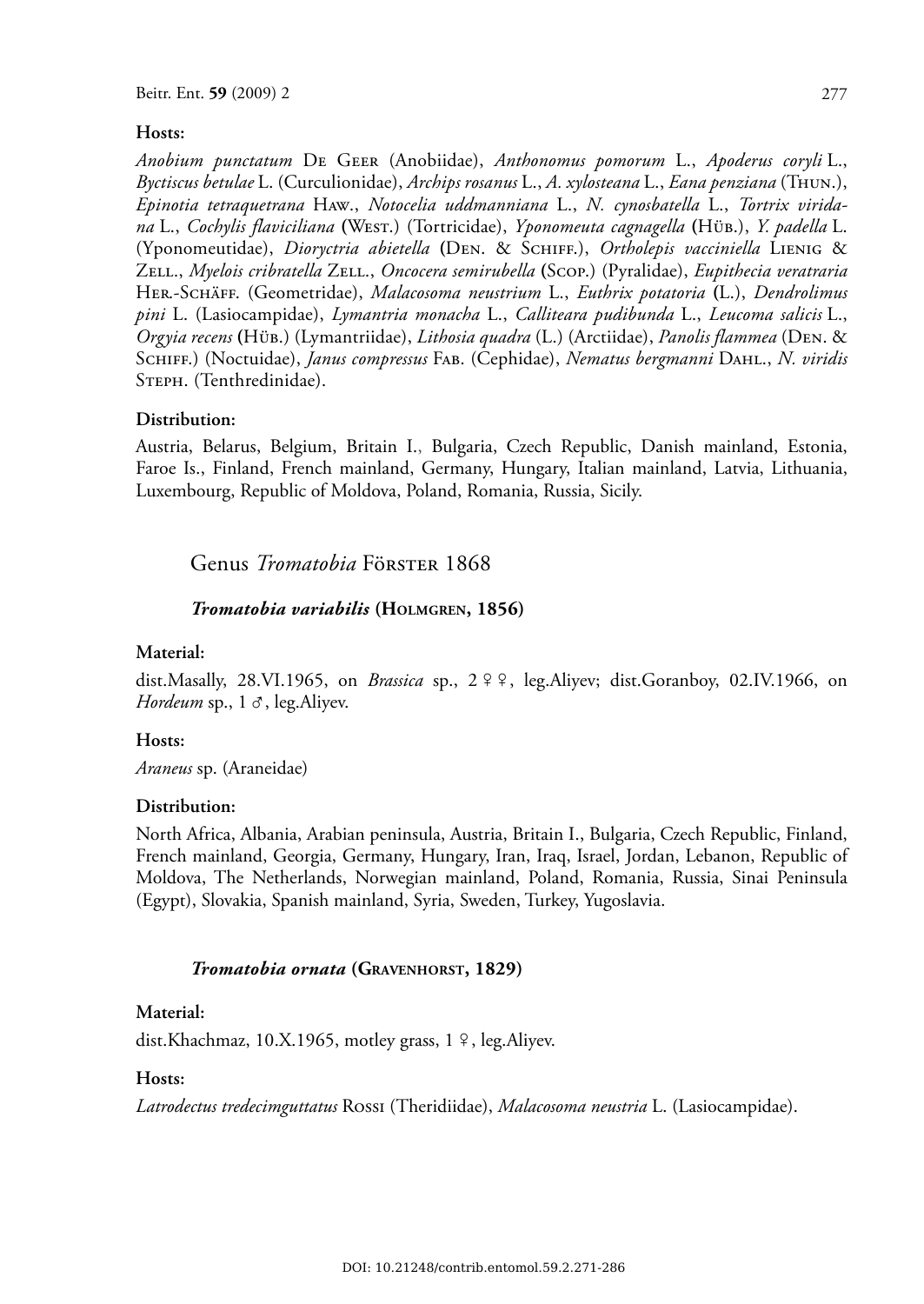## **Distribution:**

Austria, Belgium, Britain I., Bulgaria, Czech Republic, Finland, French mainland, Germany, Hungary, Italian mainland, Latvia, Norwegian mainland, Poland, Romania, Russia, Slovakia, Spanish mainland, Sweden, The Netherlands, Yugoslavia.

## Genus *Schizopyga* GRAVENHORST 1829

## *Schizopyga frigida* **CRESSON, 1870**

= *Schizopyga atra* KRIECHBAUMER, 1887

## **Material:**

dist.Quba, 10.VIII.1963, motley grass,  $1 \sigma$ , leg.Aliyev; dist.Qazakh, 20.V.1974, fruit garden,  $2 \sigma \sigma$ , leg.Aliyev; dist.Qazakh, 30.V.1974, on peach,  $1 \sigma$ , leg.Aliyev; dist.Shamkhor (now Shamkir), 05.VI.1974, fruit garden,  $1 \sigma$ , leg.Aliyev; dist.Mirbashir (now Tartar), 03.VII.1974, fruit garden, 1 º, leg.Aliyev; dist.Qazakh, 18.VII.1974, fruit garden, *Malus* sp., 2 º º, 1 o, leg. Aliyev; dist.Qazakh, 09.VIII.1975, motley grass, 2 º º, leg.Aliyev.

## **Hosts:**

unknown.

## **Distribution:**

Arabian peninsula, Austria, Britain I., Bulgaria, Czech Republic, Finland, French mainland, Georgia, Germany, Hungary, Italian mainland, Iran, Iraq, Israel, Jordan, Lebanon, The Netherlands, Norwegian mainland, Poland, Romania, Russia, Sinai Peninsula (Egypt), Spanish mainland, Syria, Switzerland, Turkey.

## Genus Polysphincta GRAVENHORST 1829

## *Polysphincta rufipes* **GRAVENHORST, 1829**

*Polysphincta drewseni* **HOLMGREN, 1860**

#### **Material:**

dist.Zaqatala, 09.IX.1974, motley grass, 1 º, leg.Aliyev.

#### **Hosts:**

*Araneus diadematus* CL. (Araneidae).

#### **Distribution:**

Austria, Britain I., Bulgaria, Czech Republic, Finland, French mainland, Germany, Hungary, Italian mainland, Republic of Moldova, Norwegian mainland, Poland, Romania, Russia, Spanish mainland, Sweden, Switzerland, The Netherlands.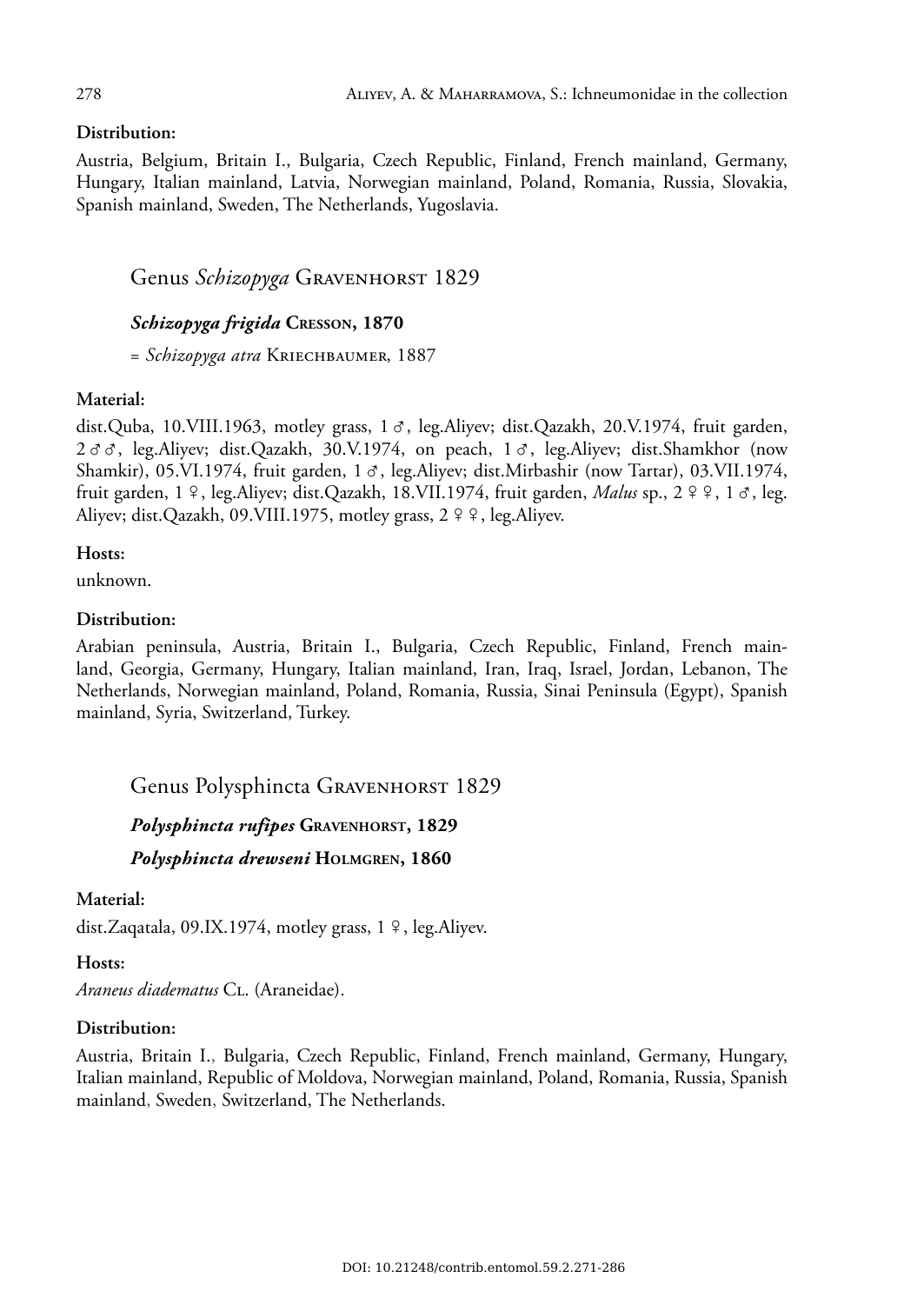### *Polysphincta* **sp.**

#### **Material:**

dist.Khachmaz, settl.Yalama, 25.IX.1972, leg.Z.Mamedov.

#### **Hosts:**

*Lymantria dispar* L. (Lymantriidae).

## Genus *Itoplectis* FöRSTER 1869

#### *Itoplectis melanocephala* **(GRAVENHORST, 1829)**

#### **Material:**

dist.Kurdamir, 10.X.1969, motley grass,  $2 \n9$ , leg.Aliyev; dist.Yevlakh, 21.VII.1973, motley grass,  $1 \n9$ , leg. Aliyev.

#### **Hosts:**

*Chilo phragmitella* HB. (Pyralidae), *Ostrinia nubilalis* HB. (Pyralidae), *Mythimna impura* HB., *Heliothis armigera* HB. (Noctuidae).

#### **Distribution:**

North Africa, Britain I., Bulgaria, Czech Republic, Finland, French mainland, Germany, Hungary, Italian mainland, Latvia, Poland, Romania, Russia, Sicily, Slovakia, Sweden, The Netherlands, Yugoslavia.

#### *Itoplectis viduata* **(GRAVENHORST, 1829)**

#### **Material:**

dist.Quba, 27.VI.1966, motley grass,  $1 \nvert 9$ , leg.Aliyev.

#### **Hosts:**

*Acanthopsyche ecksteini* LED., *Megalophanes viciella* DEN. et SCHIFF. (Psychidae), *Zygaena carniolica* SCOP., *Z. filipendulae* L., *Z. laeta* HB., *Z. viciae* (DEN. & SCHIFF., *Z. trifolii* ESP. (Zygaenidae), *Synanthedon spheciformis* DEN. et SCHIFF. (Sesiidae), *Aphelia stigmatana* EV., *Archips rosana* L., *Clepsis* sp.; *Rhyacionia buoliana* DEN. et SCHIFF. (Tortricidae), *Aristotelia brizella* TR., *Exoteleia dodecella* L. (Gelechiidae), *Evergestis limbata* L. (Pyralidae), *Malacosoma neustria* L. (Lasiocampidae), *Lymantria dispar* L., *Orgyia aurolimbata* GN., *O. dubia Orgyia dubia* TAUSCH., *O. antiquoides* HÜB., *Calliteara pudibunda* L., *Euproctis similis* FUESSLY (Lymantriidae), *Acronicta* sp., *Autographa gamma* L. (Noctuidae).

#### **Distribution:**

Albania, Arabian peninsula, Austria, Belgium, Bulgaria, Czech Republic, Danish mainland, Finland, French mainland, Georgia, Germany, Hungary, Iran, Iraq, Israel, Jordan, Lebanon Republic of Moldova, The Netherlands, Poland, Romania, Russia, Sinai Peninsula (Egypt), Slovakia, Spanish mainland, Syria, Sweden, Turkey, Ukraine, Yugoslavia.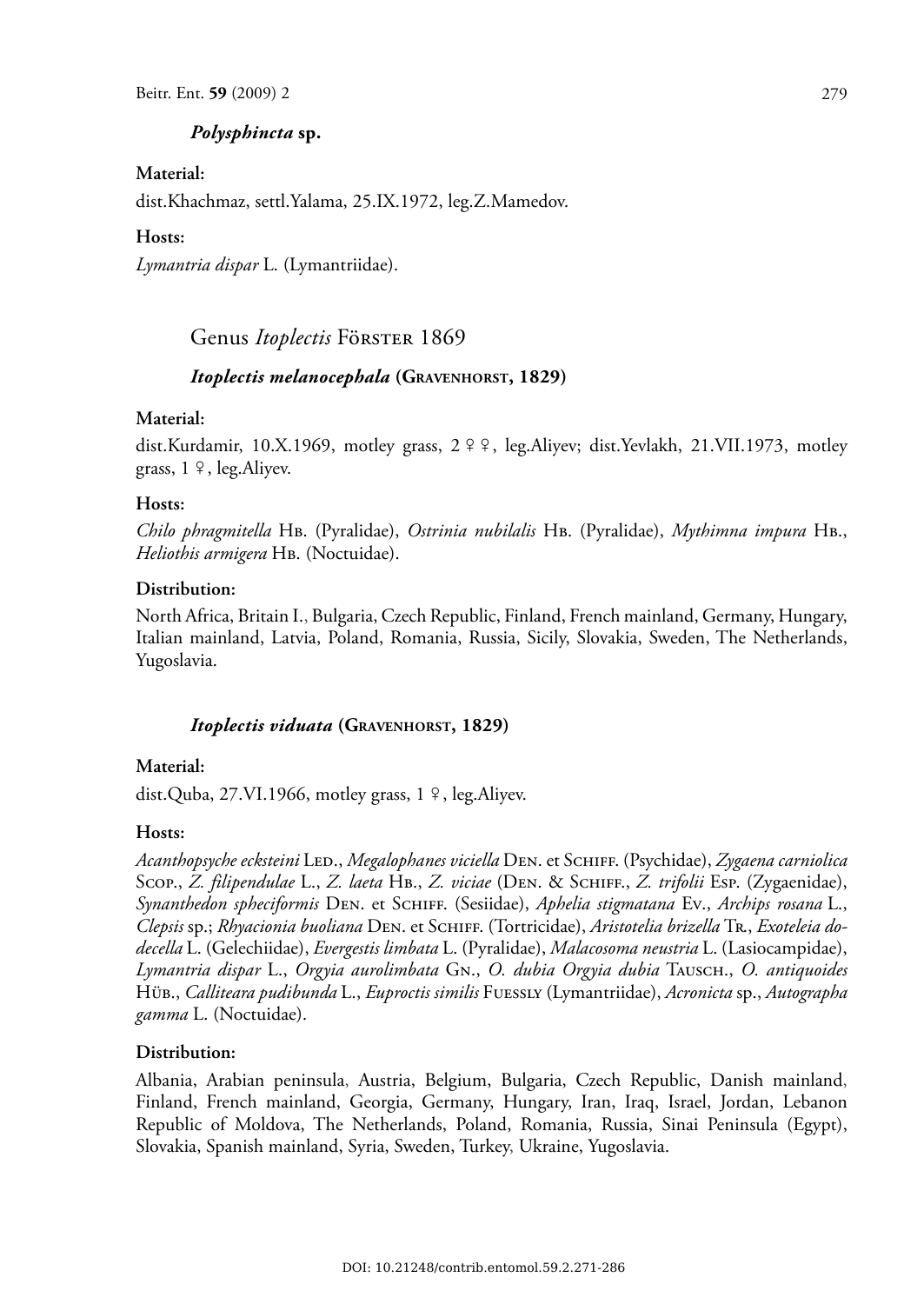## *Itoplectis maculator* **(FABRICIUS, 1775)**

### **Material:**

dist.Quba, 31.V.1961, on mustard,  $2 \nvert 2 \nvert$ , leg.Aliyev; dist.Quba, 01.VI.1961, on mustard,  $1 \nvert 2$ , leg.Aliyev; dist.Quba, 20.VIII.1961, 1 °, leg.Abdinbekova; dist.Quba, 02.IV.1962, 1 °, leg. Abdinbekova; dist.Quba, 04.V.1962, on mustard, 1 º, leg.Aliyev; dist.Quba, 03.VII.1962, fruit garden, motley grass,  $1 \sigma$ , leg.Mirzezadeh; dist.Quba, 26.VIII.1962, on *Pimpinella* sp.,  $1 \sigma$ , leg. Mirzezadeh; dist.Quba, 02.V.1964, 1 º, leg.Aliyev; dist.Quba, 17.VII.1964, on alfalfa, 1  $\sigma$ , leg. Mirzezadeh; dist.Quba, 20.V.1966, 1 º, leg.Aliyev; dist.Quba, 05.VI.1966, 1 º, leg.Aliyev; dist. Quba, 25.VI.1966,  $4 \n9 \n9$ , 12  $\sigma \sigma$ , leg.Aliyev; dist.Quba, 29.VI.1966, 1  $9$ , 1  $\sigma$ , leg.Aliyev; dist. Khachmaz, 26.VI.1981, tomato, 1 º, leg.Aliyev.

## **Hosts:**

*Tortrix viridana* L. (Tortricidae), *Yponomeuta malinellus* Z. (Yponomeutidae).

## **Distribution:**

North Africa, Albania, Arabian peninsula, Austria, Belgium, Britain I., Bulgaria, Canary Is., Corsica, Czech Republic, Estonia, Finland, French mainland, Georgia, Germany, Hungary, Iran, Iraq, Israel, Italian mainland, Jordan, Lebanon, Latvia, Lithuania, Luxembourg, Republic of Moldova, The Netherlands, Norwegian mainland, Poland, Portuguese mainland, Romania, Russia, Sardinia, Sinai Peninsula (Egypt), Slovakia, Spanish mainland, Syria, Sweden, Switzerland, Turkey, Ukraine, Yugoslavia

## *Itoplectis alternans* **(GRAVENHORST, 1829)**

## **Material:**

dist.Nukha (now Sheki), 20.VI.1965, 1  $\sigma$ , leg.Aliyev; dist.Quba, 21.VI.1965, 1  $\varphi$ , leg.Aliyev; dist.Quba, 23.VI.1965, 1  $\sigma$ , leg.Aliyev; dist.Quba, 28.VI.1965, 2  $\sigma$   $\sigma$ , leg.Aliyev; dist.Quba,  $25.VI.1966$ ,  $1 \, \sigma$ , leg.Aliyev; dist.Quba,  $21.27.VI.1966$ ,  $2 \, \sigma \, \sigma$ , leg.Aliyev; dist.Balakan, 09.VII.1969, forest, 1  $\frac{1}{7}$ , leg.Aliyev; dist.Quba, 16.VIII.1971, 3  $\frac{1}{7}$ , leg.Aliyev; dist.Lankaran, 16.V.1972, 1  $\frac{9}{7}$ , 1  $\sigma$ , leg.Aliyev; dist.Lankaran, 16.V.1972, on alfalfa, 1  $\sigma$ , leg.Aliyev; dist. Lankaran, 18.IX.1972, 1 $\sigma$ , leg.Aliyev.

## **Hosts:**

*Yponomeuta malinellus* Z. (Yponomeutidae), cocoons hymenopterous, pupae tachins.

## **Distribution:**

Arabian peninsula, Austria, Belgium, Britain I., Bulgaria, Corsica, Czech Republic, Danish mainland, Finland, French mainland, Georgia, Germany, Hungary, Iran, Iraq, Israel, Italian mainland, Jordan, Latvia, Lebanon, Lithuania, Republic of Moldova, The Netherlands, Norwegian mainland, Poland, Portuguese mainland, Romania, Russia, Sardinia, Sinai Peninsula (Egypt), Slovakia, Spanish mainland, Syria, Sweden, Turkey, Ukraine, Yugoslavia.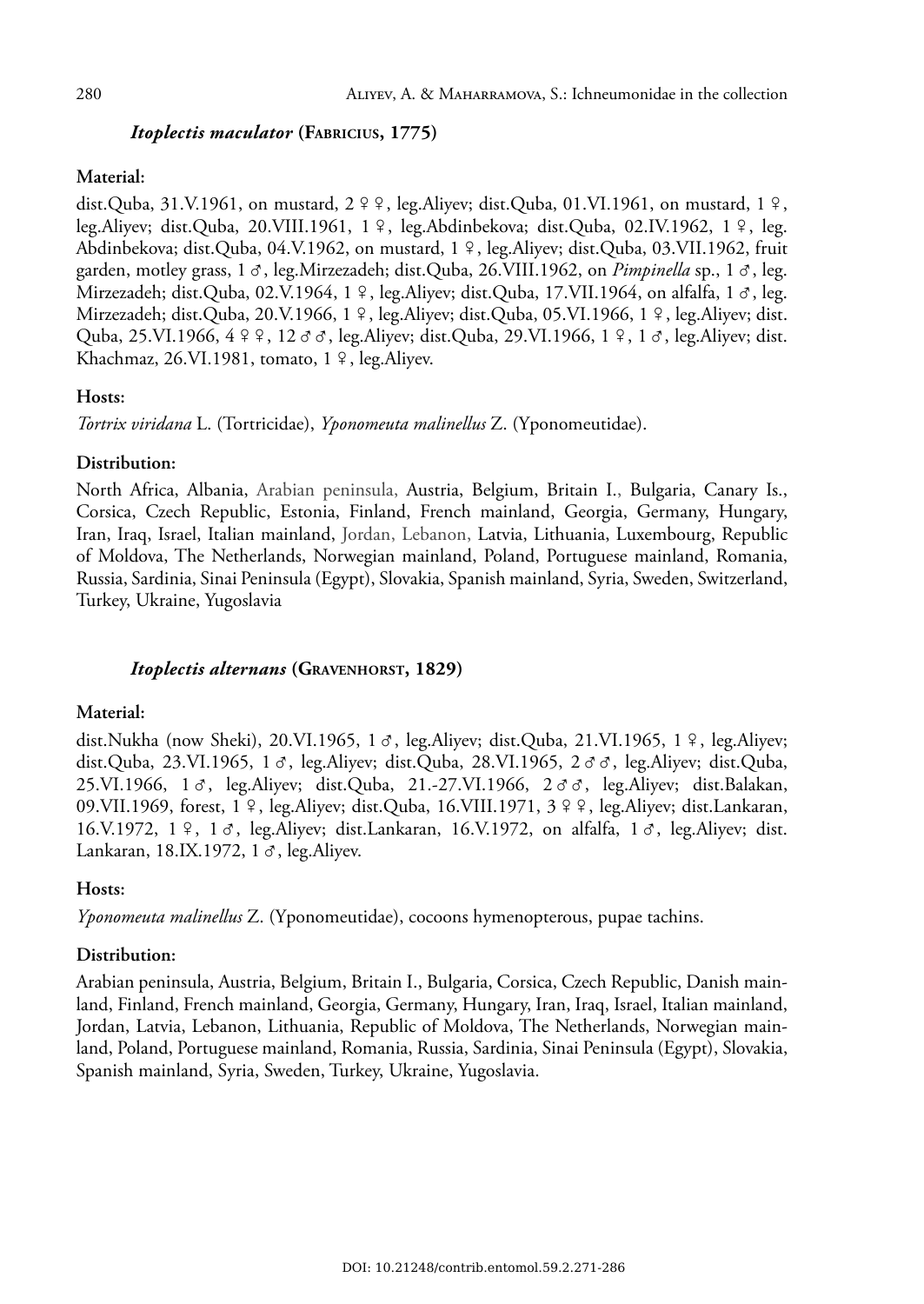#### *Itoplectis tunetana* **(SCHMIEDEKNECHT, 1914)**

#### **Material:**

dist.Quba, 25.VI.1966, 1  $\frac{6}{7}$ , 1  $\sigma$ , leg.Aliyev; dist.Quba, 26.VI.1966, 1  $\frac{6}{7}$ , 1  $\sigma$ , leg.Aliyev; dist. Quba, 27.VI.1966, 1  $\sigma$ , leg.Aliyev; dist.Quba, 28.VI.1966, 1  $\frac{\alpha}{7}$ , 1  $\sigma$ , leg.Aliyev; dist.Quba, 29.VI.1966,  $2 \sigma \sigma$ , leg.Aliyev; dist.Saatly, 15.VII.1968, 1  $\Omega$ , leg.Humbatov; dist.Khachmaz, 20. VIII. 1981, motley grass,  $1 \sigma$ , leg. Aliyev.

#### **Hosts:**

*Cacoecimorpha pronubana* HB., *Pandemis chondrillana* H.-S. (Tortricidae), *Choreutis nemorana* HB., *Tebenna bjerkandrella* THUNB. (Choreutidae), *Yponomeuta padella* L., *Y. malinellus* Z., *Y. rorrella* HB. (Yponomeutidae), *Agrotis segetum* (DEN. & SCHIFF.) (Noctuidae), *Acrolepiopsis assectella* Z., (Acrolepiidae), *Coleophora cartilaginella* CHRIST. (Coleophoridae), *Hyposoter ebeninus* GRAV. (Ichneumonidae), pupari of Syrphidae.

#### **Distribution:**

North Africa, Arabian peninsula, Austria, Bulgaria, Corsica, French mainland, Hungary, Georgia, Lebanon, Iran, Iraq, Israel, Italian mainland, Jordan, Republic of Moldova, Poland, Romania, Russia, Sinai Peninsula (Egypt), Spanish mainland, Syria, Switzerland, Turkey, Ukraine, Yugoslavia.

Genus *Apechtis* FÖRSTER 1869

#### *Apechthis quadridentata* **(THOMSON, 1877)**

#### **Material:**

dist.Quba, 22.V.1968, forest, motley grass,  $2 \nvert 9 \nvert 9$ ,  $2 \sigma \sigma$ , leg.Aliyev; dist.Quba, 24.V.1968, forest, motley grass, 1 °, leg.Aliyev; dist.Qusar, 25.V.1968, forest, motley grass, 1 °, leg.Aliyev; dist. Shusha, 24.VI.1974, forest, 1  $\sigma$ , leg.Aliyev; dist.Khachmaz, 20.VIII.1981, motley grass, 1  $\sigma$ , leg. Aliyev.

#### **Hosts:**

*Megalophanes viciella* DEN. et SCHIFF. (Psychidae), *Archips crataegana* HB., *A. rosanus* L., *Dichelia histrionana* FROL., *Tortrix viridan*a L., *Rhyacionia buoliana* SCHIF. (Tortricidae), *Ortholepis vacciniella* LIEN. & Z. [\(Pyralidae\)](http://www.faunaeur.org/full_results.php?id=5570), *Abraxas grossulariata* L., *Cyclophora linearia* HB., *Thera variata* DEN. et SCHIFF. (Geometridae), *Drepana falcataria* L. (Drepanidae), *Macrothylacia rubi* L., *Malacosoma neustria* L. (Lasiocampidae), *Lymantria monacha* L. (Lymantriidae), *Spilosoma lubricipeda* L. (Arctiidae), *Gonepteryx rhamni* L., *Pieris napi* L. (Pieridae), *Argynnis paphia* L. (Nymphalidae), *Cephalcia abietis* L. (Pamphiliidae), *Diprion pini* L. (Diprionidae), *Tenebrio molitor* L. (Tenebrionidae).

#### **Distribution:**

Arabian peninsula, Austria, Bulgaria, Czech Republic, Finland, French mainland, Georgia,Germany, Hungary, Iran, Iraq, Israel, Italian mainland, Jordan, Lebanon, Lithuania, Republic of Moldova, The Netherlands, Norwegian mainland, Poland, Romania, Russia, Sinai Peninsula (Egypt), Slovakia, Spanish mainland, Syria, Sweden, Switzerland, Turkey, Ukraine, Yugoslavia.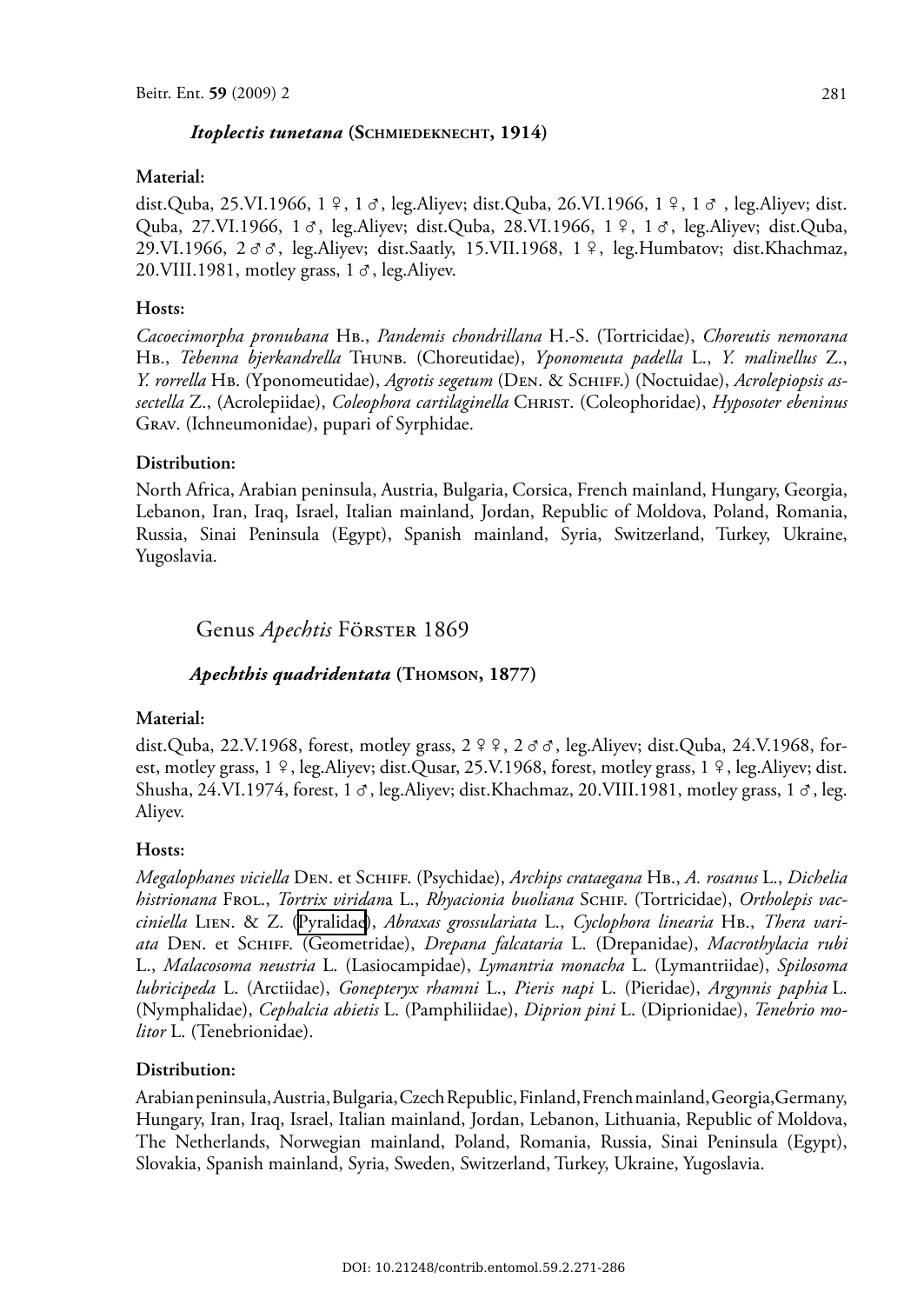## *Apechthis* **sp.**

#### **Material:**

dist. Qusar, 25.V.1968, forest, motley grass, 1  $\frac{9}{5}$ , leg.Aliyev; dist. Khanlar, 15.V.1974, forest, 1  $\frac{9}{5}$ , leg.Aliyev.

## Genus *Pimpla* FABRICIUS 1804

## *Pimpla rufipes* **(MILLER, 1759)**

*= Pimpla instigator* (FABRICIUS, 1793)

#### **Material:**

dist.Qusar, 11.VII.1960, 1  $\sigma$ , leg.Abdinbekova; dist.Quba, 05.V.1964, 1  $\varphi$ , leg.Aliyev; dist. Masally, 17.II.1965, oak forest, 1 º, leg.Abdinbekova; dist.Masally, 30.III.1965, forest, on spurge,  $1 \, \sigma$ , leg.Abdinbekova; dist.Masally, 16.IV.1965, on fennel,  $1 \, \varphi$ , leg.Abdinbekova; dist. Masally, 19.IV.1965, on motley grass, 1 <sup>9</sup>, leg.Abdinbekova; dist.Masally, 24.IV.1965, on fennel, 1 º, leg.Abdinbekova; dist.Masally, 25.IV.1965, wheaten field, 1  $\sigma$ , leg.Abdinbekova; dist. Masally, 25.IV.1965, on motley grass,  $1 \sigma$ , leg.Abdinbekova; dist.Lankaran, 28.IV.1965, meadow, on spurge, 1 &, leg.Abdinbekova; dist.Nukha (now Sheki), 15.V.1965, 1 º, leg.Aliyev; dist. Masally, 18.V.1965, forest, motley grass, 1 º, leg.Abdinbekova; dist.Masally, 19.V.1965, forest, 1 %, leg.Abdinbekova; dist.Masally, 18.VI.1965, 1 &, leg.Abdinbekova; dist.Masally, 28.VI.1965, 1  $\sigma$ , leg.Abdinbekova; dist.Masally, 04.VII.1965, on fennel, 1 º, leg.Abdinbekova; dist.Zaqatala, 16.VI.1967, on crops wheat,  $1 \nvert$ , leg.Aliyev; dist.Zaqatala, 16.VI.1967, 1 $\sigma$ , leg.Aliyev; dist. Lankaran, 11.VIII.1971, motley grass, 1  $\sigma$ , leg.Aliyev; dist.Lankaran, 16.VIII.1971, forest, 1  $\circ$ , leg.Aliyev; dist.Lankaran, 14.IX.1971, motley grass,  $1 \nvert 9$ , leg.Aliyev; dist.Agdam, 23.VII.1973, motley grass,  $2 \frac{9}{5}$ , leg.Aliyev; dist.Qutqashen (new Qabala), 23.VII.1973, motley grass, 1 $\frac{9}{5}$ , leg.Aliyev; dist.Agdash, 15.IX.1974, motley grass, 1  $\sigma$ , leg.Aliyev; dist.Kalbajar, 17.IX.1974, forest, 1  $\sigma$ , leg.Aliyev; dist.Khanlar, 15.V.1974, forest, 1  $\alpha$ , leg.Aliyev; dist.Lankaran, 25.VIII.1975, fruit garden,  $1 \sigma$ , leg. Aliyev.

#### **Hosts:**

*Pieris brassicae* L. (Pieridae), *Malacosoma neustria* L. (Lasiocampidae), *Hyphantria cunea* DRURY (Arctiidae), *Tortrix viridana* L. (Tortricidae), *Lymantria dispar* L. (Lymantriidae), *Yponomeuta malinella* Z. (Yponomeutidae), *Cimbex femoratus* L. (Cimbicidae).

#### **Distribution:**

North Africa, Albania, Arabian peninsula, Austria, Azores, Belarus, Belgium, Britain I., Bulgaria, Canary Is., Corsica, Cyprus, Czech Republic, Danish mainland, Estonia, Finland, French mainland, Georgia, Germany, Hungary, Italian mainland, Iran, Iraq, Israel, Jordan, Latvia, Lebanon, Lithuania, Madeira, Malta, Republic of Moldova, The Netherlands, Norwegian mainland, Poland, Romania, Russia, Sinai Peninsula (Egypt), Slovakia, Syria, Sweden, Switzerland, Turkey, Ukraine, Yugoslavia.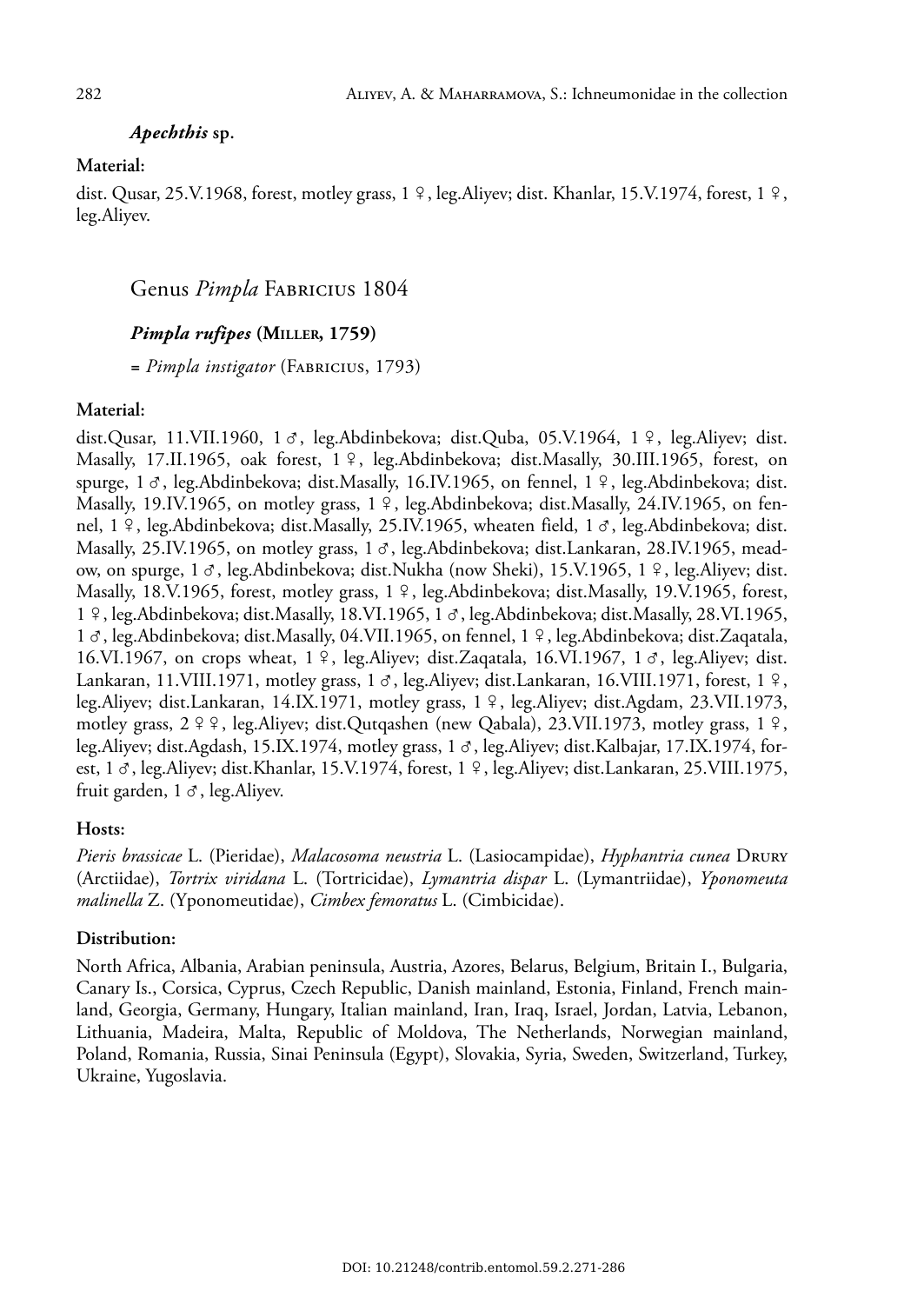#### *Pimpla turionellae* **(LINNAEUS, 1758)**

#### **Material:**

dist.Kirovabad (now Ganja), 06.VII.1937, 2 & &, leg.Bogachev; dist.Qusar, 07.VII.1960, 1 &, leg.Abdinbekova; dist.Qusar, 14.VII.1960, 1 &, leg.Abdinbekova; dist.Quba, 30.VII.1960, 1 &, leg.Abdinbekova; dist.Khachmaz, 30.VII.1960, forest, 1 &, leg.Abdinbekova; c.Baku, 29.IX.1960, 1  $\frac{1}{7}$ , leg.Huseynova; dist.Quba, 27.VII.1961, 1  $\sigma$ , leg.Abdinbekova; Nakhichevan AR, dist.Ordubad, 31.V.1965, 1  $\sigma$ , leg.Mamedov; dist.Quba, 03.V.1966, 1  $\circ$ , leg.Aliyev; dist. Astara,  $21.V.1972$ ,  $1 \n9$ , forest, motley grass, leg. Aliyev.

#### **Hosts:**

*Laspeyresia pomonella* L., *Rhyacionia buoliana* DEN. et SCHIFF., *Tortrix viridana* L. (Tortricidae), *Choreutis pariana*CL. (Choreutidae), *Yponomeuta cagnagella*HB., *Y.evonymella*L., *Y. malinellus* Z., *Y. [padella](http://www.biolib.cz/en/taxon/id45761/)* L., *Y. rorrella* HB. (Yponomeutidae), *Abraxas grossulariata* L. (Geometridae), *Euproctis chrysorrhoea* L. (Lymantriidae).

#### **Distribution:**

North Africa, Arabian peninsula, Austria, Belarus, Belgium, Bulgaria, Canary Is., Corsica, Czech Republic, Estonia, Finland, French mainland, Georgia, Germany, Hungary, Iceland, Iran, Iraq, Israel, Italian mainland, Jordan, Latvia, Lebanon, Lithuania, Luxembourg, Republic of Moldova, The Netherlands, Norwegian mainland, Poland, Romania, Russia, Sinai Peninsula (Egypt), Slovakia, Spanish mainland, Syria, Sweden, Switzerland, Turkey, Ukraine, Yugoslavia.

#### *Pimpla contemplator* **(MÜLLER, 1776)**

#### **Material:**

dist.Shamkhor (now Shamkir), 05.VI.1971, fruit garden, 2 & &, leg.Aliyev; dist.Shamkhor (now Shamkir), 24.III.1974, forest, 1 º, leg.Aliyev; dist.Mirbashir (now Tartar), 06.VII.1974, fruit garden, 1  $\sigma$ , leg.Aliyev; dist.Tovuz, 15.VII.1974, apple tree, 1  $\sigma$ , leg.Aliyev; dist.Qazakh, 18.VII.1974, fruit garden,  $1 \sigma$ , leg.Aliyev.

#### **Hosts:**

*Archips rosanus* L. (Tortricidae)

#### **Distribution:**

Arabian peninsula, Austria, Belgium, Bulgaria, Canary Is., Corsica, Czech Republic, Danish mainland, Finland, French mainland, Georgia, Germany, Hungary, Iran, Iraq, Israel, Italian mainland, Jordan, Lebanon, Lithuania, Luxembourg, Republic of Moldova, The Netherlands, Norwegian mainland, Poland, Romania, Russia, Sinai Peninsula (Egypt), Slovakia, Syria, Sweden, Turkey, Ukraine, Yugoslavia.

#### *Pimpla spuria* **GRAVENHORST, 1829**

#### **Material:**

dist.Zaqatala, 15.VII.1959, 1 º, leg.Abdinbekova; dist.Zaqatala, 27.VIII.1959, 1  $\sigma$ , leg. Abdinbekova; dist.Qusar, 10.VII.1960, 1 º, leg.Abdinbekova; dist.Quba, 01.X.1961, motley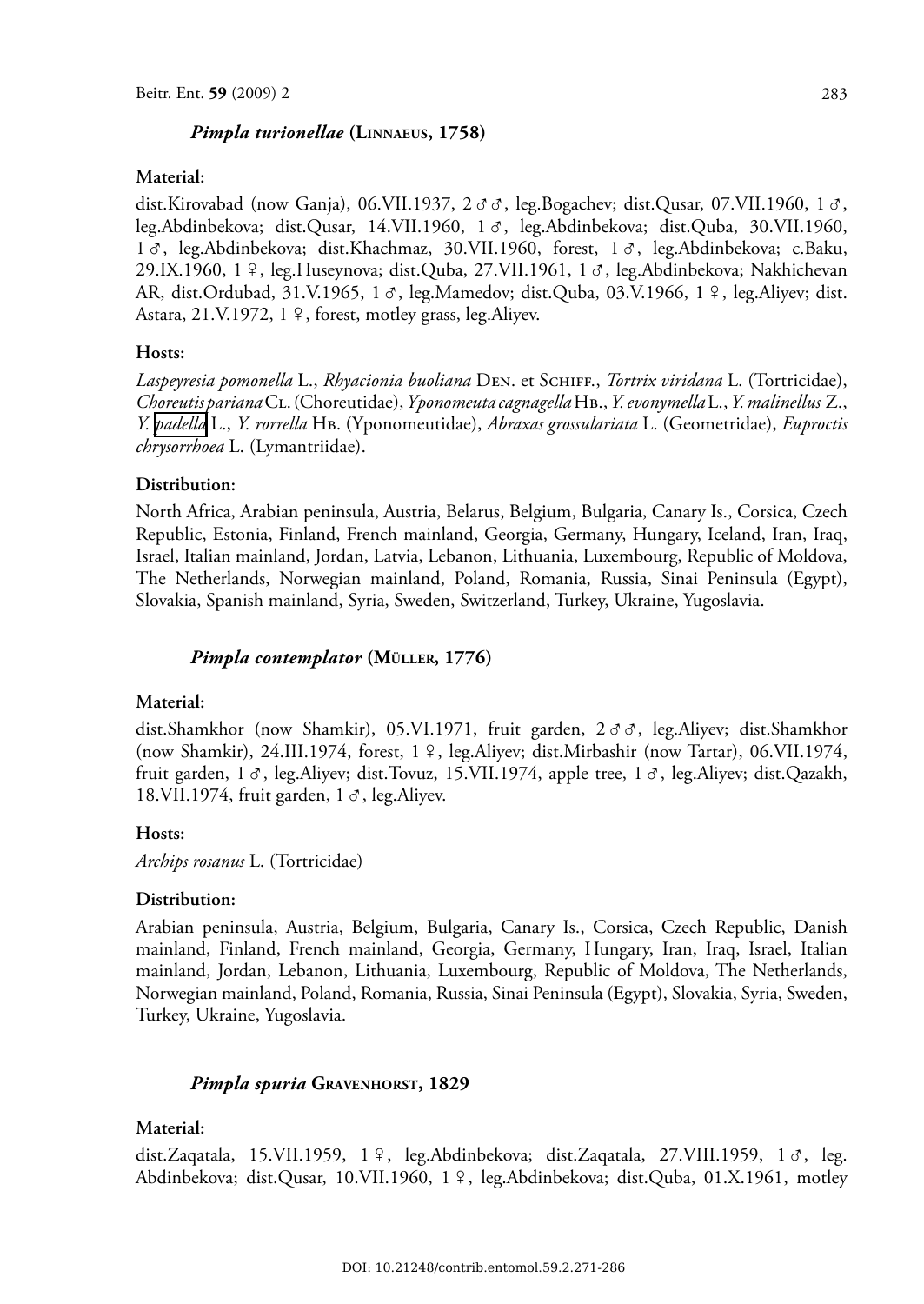grass, 1  $\sigma$ , leg.Abdinbekova; dist.Quba, 22.IV.1962, 1  $\sigma$ , leg.Aliyev; dist.Quba, 22.VI.1962, 1  $\circ$ , 1  $\sigma$ , leg.Aliyev; dist.Quba, 07.VII.1962, 1  $\sigma$ , leg.Abdinbekova; dist.Khachmaz, 21.VIII.1962, 1 º, 1 &, leg.Abdinbekova; dist.Khachmaz, 15.VIII.1963, 1 º, leg.Abdinbekova; dist.Goychay, 26.IX.1964, cotton field, on motley grass,  $1 \, \sigma$ , leg.Aliyev; dist.Goychay, 29.IX.1964, motley grass, 1  $\sigma$ , leg.Abdinbekova; dist.Gadabay, 25.IX.1971, motley grass, 1  $\circ$ , leg.Aliyev; dist.Masally, 16.VI.1975, on fennel,  $1 \n9$ , leg.Abdinbekova.

## **Hosts:**

*Cydia pomonella* L., *Lobesia botrana* DEN. & SCHIFF., *Eupoecilia ambiguella* HB. (Tortricidae), *Yponomeuta padella* L., *Y. malinellus* Z. (Yponomeutidae), *Agonopterix propinquella* TR., *Depressaria heraclei* RETZ. (Depressariidae), *Etiella zinckenella* TR., *Loxostege sticticalis* L. (Pyralidae), *Malacosoma castrense* L., *M. neustria* L. (Lasiocampidae), *Hyphantria cunea* DRURY (Arctiidae), *Lymantria dispar* L., *Calliteara pudibunda* L. (Lymantriidae).

## **Distribution:**

North Africa, Arabian peninsula, Austria, Belgium, Bulgaria, Canary Is., Corsica, Czech Republic, Danish mainland, Finland, French mainland, Georgia, Germany, Hungary, Iran, Iraq, Israel, Italian mainland, Jordan, Lebanon, Lithuania, Malta, Republic of Moldova, The Netherlands, Norwegian mainland, Poland, Romania, Russia, Sinai Peninsula (Egypt), Slovakia, Spanish mainland, Syria, Sweden, Turkey, Ukraine, Yugoslavia.

## Genus *Theronia* HOLMGREN 1859

## *Theronia atalantae* **(PODA, 1761)**

#### **Material:**

dist.Barda, 14.IX.1974, cotton field,  $1 \sigma$ , leg.Aliyev

#### **Hosts:**

*Apechthis capulifera* KRIECHB., *Pimpla* sp., *Therion circumflexum* L., *Habronyx heros* WESM., *Casinaria nigripes* GRAV., *Hyposoter validus* PFANK. (Ichneumonidae).

## **Distribution:**

Arabian peninsula, Austria, Belarus, Belgium, Britain I., Bulgaria, Corsica, Czech Republic, Finland, French mainland, Georgia, Germany, Hungary, Iran, Iraq, Israel, Italian mainland, Jordan, Lebanon, Latvia, Republic of Moldova, The Netherlands, Poland, Romania, Russia Central, Sardinia, Sinai Peninsula (Egypt), Slovakia, Spanish mainland, Syria, Sweden, Switzerland, Turkey, Ukraine, Yugoslavia.

Genus *Perithous* HOLMGREN 1859

## *Perithous septemcinctorius* **(THUNBERG, 1822)**

#### **Material:**

dist.Quba, 03.V.1962,  $2 \sigma \sigma$ , leg.Abdinbekova; dist.Quba, 24.V.1962,  $2 \sigma \sigma$ , leg.Abdinbekova; dist.Kurdamir, 10.X.1964, 1 &, leg.Abdinbekova; Nakhichevan AR, dist.Ilich (now Sharur),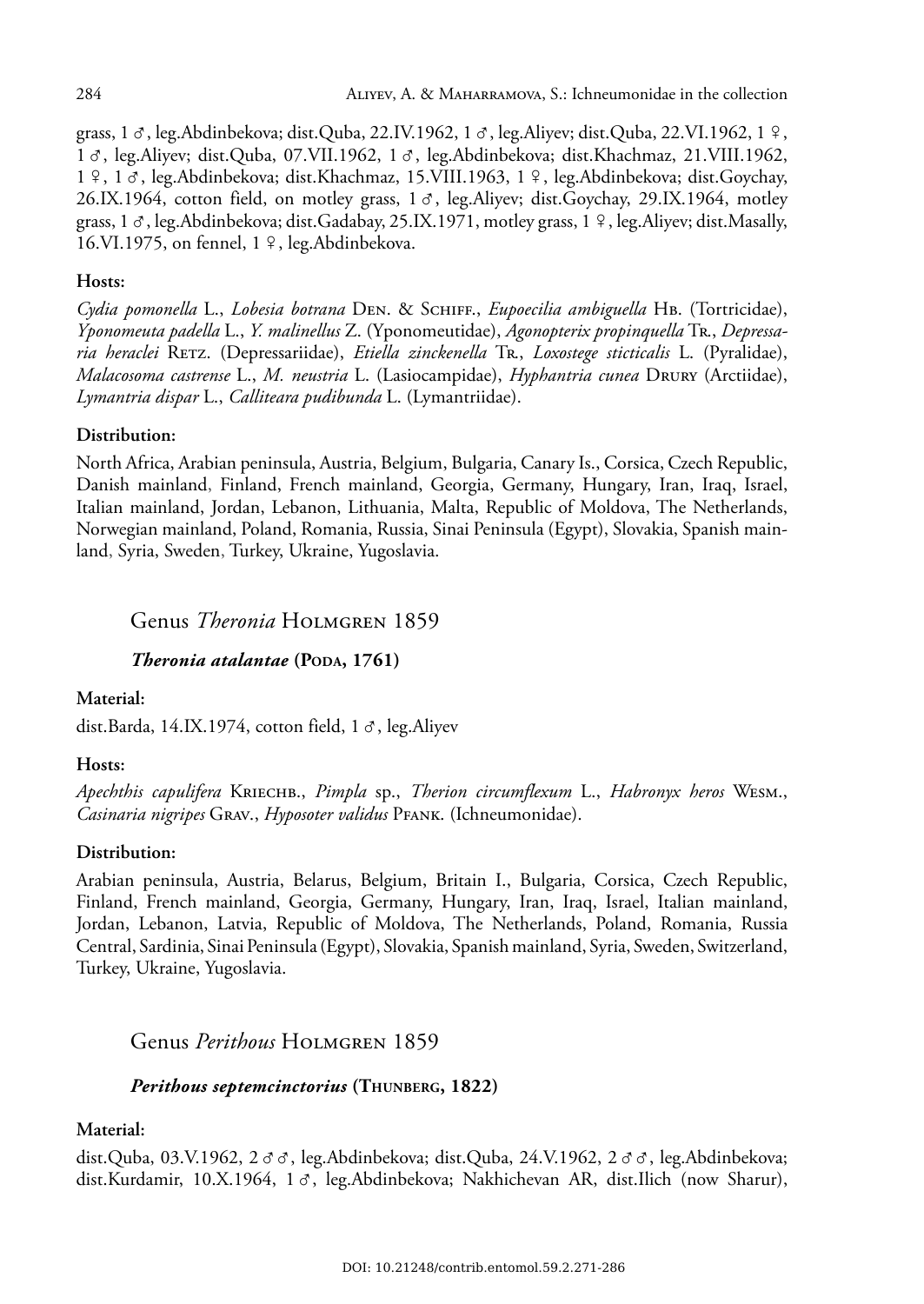26.V.1965, 1  $\frac{9}{7}$ , leg.Mamedov; dist.Shamkhor (now Shamkir), 24.III.1974, cotton field, 1  $\frac{9}{7}$ , leg.Aliyev.

## **Hosts:**

*Pemphredon lugubris* LATR., *P. morio* VAN DER LINDEN, *Mimumesa dahlbomi* WESM., *Psenulus fuscipennis* DHLB., *P. pallipes* PANZ. (Crabronidae).

#### **Distribution:**

Belgium, Britain I., Bulgaria, Corsica, Czech Republic, Finland, French mainland, Germany, Hungary, Italian mainland, Lithuania, Republic of Moldova, The Netherlands, Norwegian mainland, Poland, Romania, Russia Central, Slovakia, Spanish mainland, Sweden, Switzerland.

#### *Perithous* **sp.**

#### **Material:**

dist.Khachmaz, 10.X.1965, motley grass,  $1 \nvert 9$ , leg.Aliyev.

### Genus *Rhyssa* GRAVENHORST 1829

#### *Rhyssa persuasoria* **(LINNAEUS, 1758)**

#### **Material:**

dist.Mirbashir (now Tartar), 20.IX.1974, 1 º, leg.Aliyev.

#### **Hosts:**

*Sirex juvencus* L., *S. noctilio* F., *Urocerus augur* KL., *U. gigas* L., *U. japonicus* SMITH., *Xeris spectrum* L. (Siricidae), *Cerambyx cerdo* L., *C. scopoli* FUES., *Monochamus sartor* FABR., *Spondylis buprestoides* L., *Tetropium gabrieli* WEISE (Cerambycidae).

#### **Distribution:**

North Africa, Arabian peninsula, Australia, Austria, Belgium, Britain I., Georgia, Lebanon, Iran, Iraq, Israel, Jordan, The Netherlands, Sinai Peninsula (Egypt), Syria, Switzerland, Turkey, Yugoslavia.

#### **Literature**

ALIYEV, A. A. 1997: Ichneumonids (Hymenoptera, Ichneumonidae) of Azerbaijan. – Baku, 304 p. [Ichneumonidy (Hymenoptera, Ichneumonidae) Azerbaijana. – Baku, 304 p.] (in Russian).

ATANASOV, A. Z.; JONAITIS; V. P.; KASPARIAN, D. P.; KUSLITSKY, D. P.; RASNITSIN, A. P.; SIYTAN, A. P. & TOLKANITS V. I. 1981: A Key to insects of the European part of the USSR. vol. III. Hymenopterans. – Leningrad: Nauka. 688 p. [ATANASOV, A. Z.; YONAITIS, V. P.; KASPARYAN, D. P.; KUSLITSKIYD. P.; RASNITSIN, A. P.; SIYTAN A. P. & TOLKANITS, V. I. 1981: Opredelitel Nasekomikh Evropeyskoy Chasti SSSR. T. III. Pereponchatokriliye. Ch. 3. – Leningrad: Nauka] (in Russian).

AUBERT J.-F. 1969: Les Ichneumonides Ouest-Paléarctiques et leurs Hôtes. 1. Pimplinae, Xoridinae, Acaenitinae. – Editeur Quatre-Feuilles: Alfortville, 302 pp.